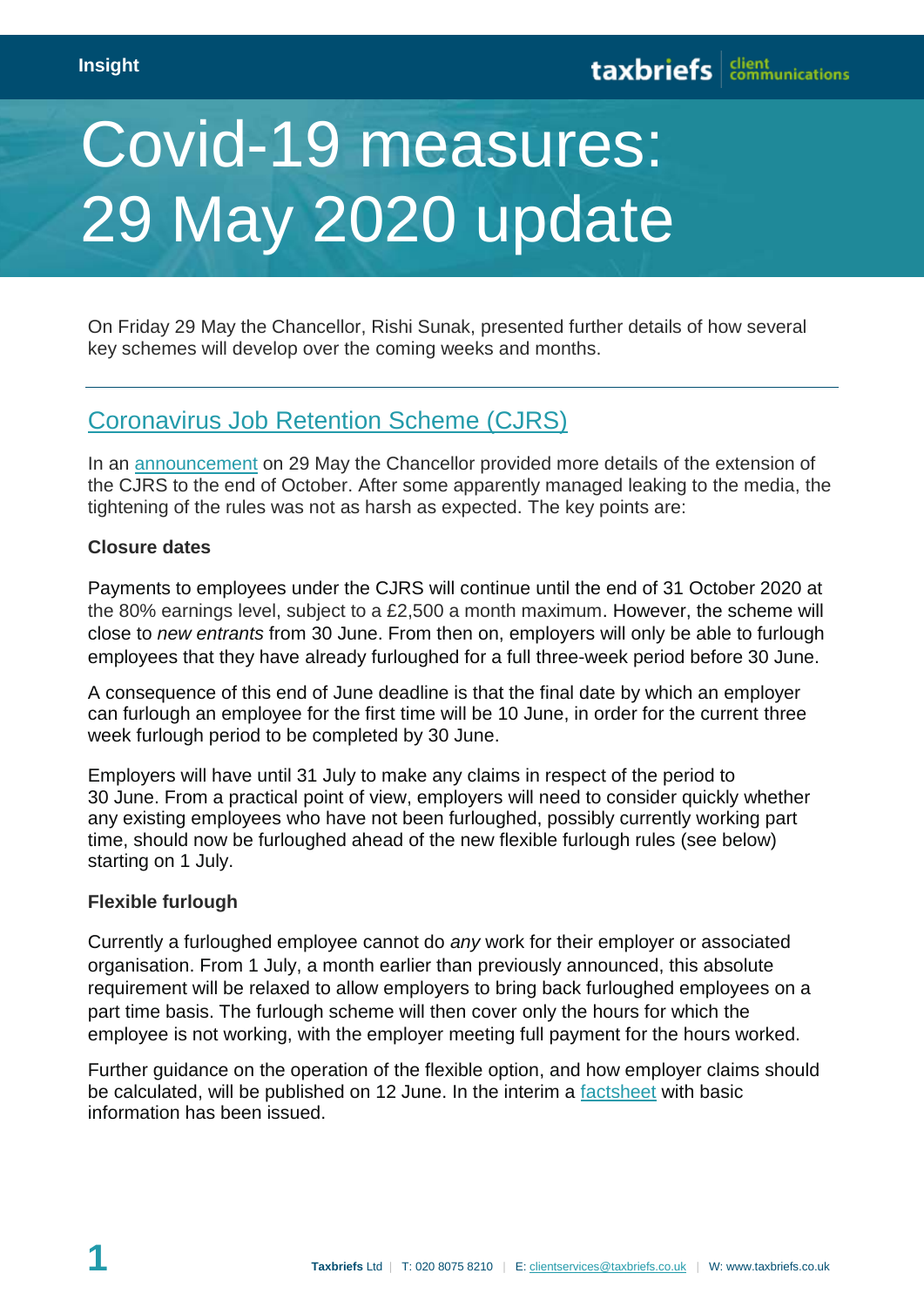## **Employer costs**

The government involvement in meeting furlough costs is to be phased down on the following timeline:

- *For June and July* the government will continue to meet the full cost of 80% earnings (maximum £2,500) plus associated employer National Insurance (NI) and employer automatic enrolment pension contributions.
- *In August* the government will meet the cost of 80% earnings (maximum £2,500), but the employer will be responsible for NI and pension contributions. Based on the current average monthly equivalent CJRS wage claim of £1,368, the government calculates the switch will cost employers £69 per month per employee.
- *In September* the government will meet the cost of 70% earnings (maximum £2,187.50), with the employer responsible for covering the other 10% of earnings (maximum £312.50) as well as NI and pension contributions. Based on the same average monthly equivalent CJRS wage, the government calculates this will cost employers £207 per month, per employee.
- In October the government will meet the cost of 60% earnings (maximum £1,875), with the employer responsible for covering the other 20% of earnings (maximum £625) as well as NI and pension contributions. Based on the same average monthly equivalent CJRS wage, the government calculates this will cost employers £345 per month, per employee.
- *In November***,** the scheme ends.

Consideration will need to be given now on whether to begin the 45-day redundancy consultation process ahead of the CJRS starting to move onto employers from 1 August.

|                                                      | July                | <b>August</b>          | <b>September</b>          | <b>October</b>         |
|------------------------------------------------------|---------------------|------------------------|---------------------------|------------------------|
| <b>Government</b><br>wage<br>contribution            | 80% up to<br>£2,500 | $80\%$ up to<br>£2,500 | $70\%$ up to<br>£2,187.50 | $60\%$ up to<br>£1,875 |
| <b>Employer wage</b><br>contribution                 |                     |                        | 10% up to<br>£312.50      | $20\%$ up to<br>£625   |
| <b>Employer's NI</b><br>and pension<br>contributions | Government<br>pays  | Employer<br>pays       | Employer<br>pays          | <b>Employer pays</b>   |

## **Summary timeline of CJRS changes**

The latest figures (to 24 May) show why the government is seeking to wind down the CJRS and has emphasised 31 October is the end date:

- 1 million employers have made claims;
- 8.4 million employees have been furloughed; and
- Total claims made so far amount to £15 billion.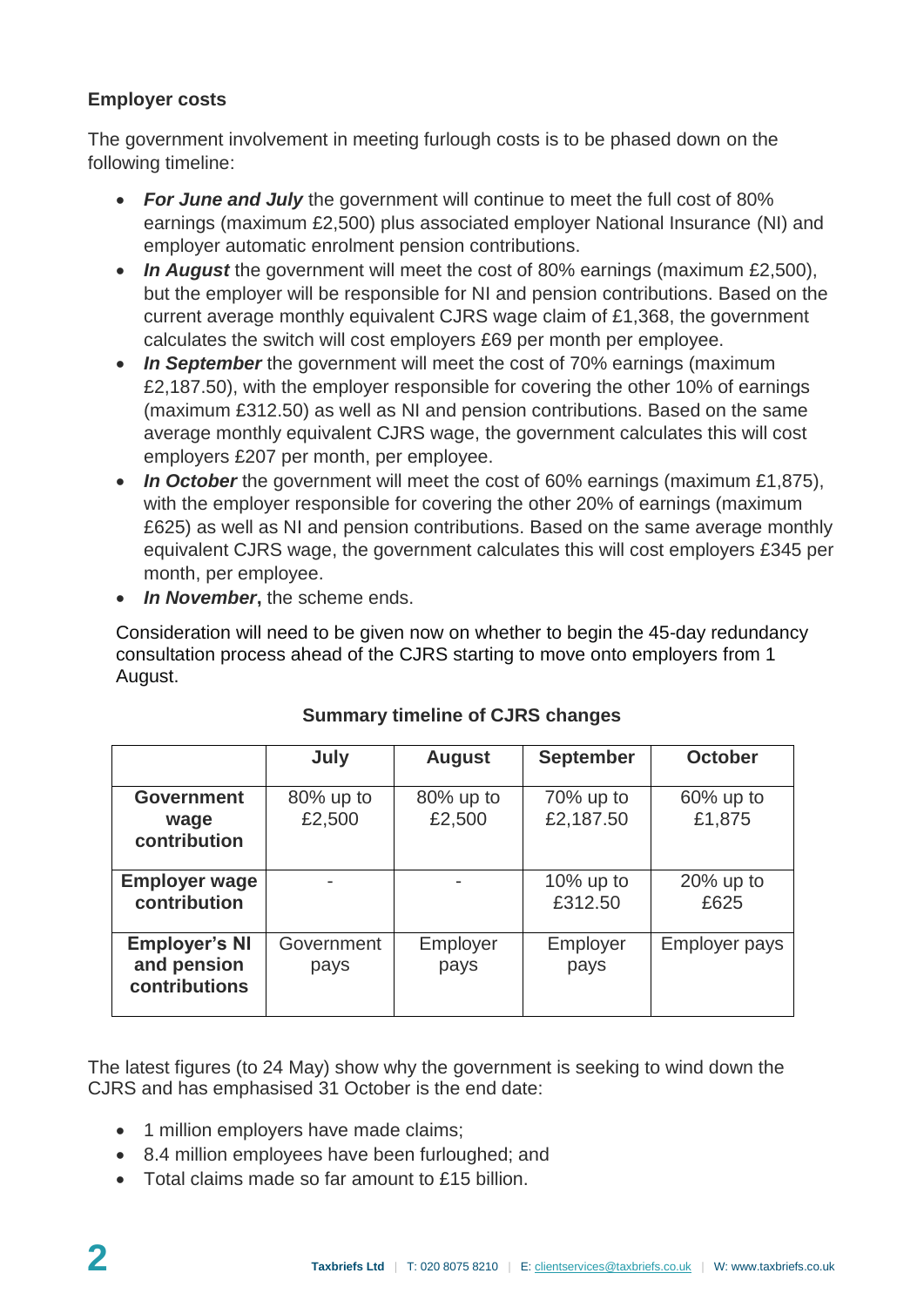The Office for Budget Responsibility's latest projections put the current gross cost of the scheme at £14 billion a month, although once income tax and NICs are considered, the net cost is £10 -£11 billion. The Institute for Fiscal Studies thinks the CJRS and its selfemployed counterpart could end up costing £100 billion in total.

# [Self-employed Income Support Scheme \(SEISS\)](https://www.gov.uk/guidance/claim-a-grant-through-the-coronavirus-covid-19-self-employment-income-support-scheme)

The Chancellor also [announced](https://www.gov.uk/government/speeches/chancellors-statement-on-coronavirus-covid-19-29-may-2020) changes to the SEISS on 29 May, to some degree mirroring the amendments to the CJRS:

## **Closure date**

The SEISS will now run for another three months. Applications for the 'First Grant' of up to £7,500 must be made by close on 13 July 2020. For the 'Second and Final Grant', applications will open "in August". There is no automatic second payment to those who claimed the first grant. Eligibility criteria will remain unchanged and it will be possible to claim only for the second grant.

Further guidance will be published on 12 June. In the interim a [factsheet](https://assets.publishing.service.gov.uk/government/uploads/system/uploads/attachment_data/file/888764/Factsheet_for_SEISS_and_CJRS_schemes.pdf) with basic information has been issued.

## **Amount of grant**

In line with the reduction in the CJRS, the second grant payment will be limited to 70% of average monthly profits, subject to a maximum payment covering three months of £6,570.

The latest data (as at 24 May) show that:

- 2.3 million SEISS claims have been made, and
- claims are worth a total of £6.8 billion.

The issue of shareholder directors who draw remuneration via dividends remains the subject of much lobbying and was not addressed in the latest announcement from the Chancellor.

# [Loan Schemes](https://www.british-business-bank.co.uk/ourpartners/coronavirus-business-interruption-loan-schemes/future-fund/)

The latest lending statistics (as at 24 May) for the main loan schemes are:

| <b>Scheme</b>                                                 | <b>Value of</b><br><b>facilities</b><br>approved | <b>Number of</b><br><b>facilities</b><br>approved | <b>Total number</b><br>of applications | Average<br>loan |
|---------------------------------------------------------------|--------------------------------------------------|---------------------------------------------------|----------------------------------------|-----------------|
| <b>Bounce Back</b><br>Loan Scheme<br>(BBLS)                   | £18.94bn                                         | 606,069                                           | 769,137                                | £31,251         |
| Coronavirus<br><b>Business</b><br>Interruption<br>Loan Scheme | £8.15bn                                          | 43,045                                            | 84,607                                 | £189,337        |